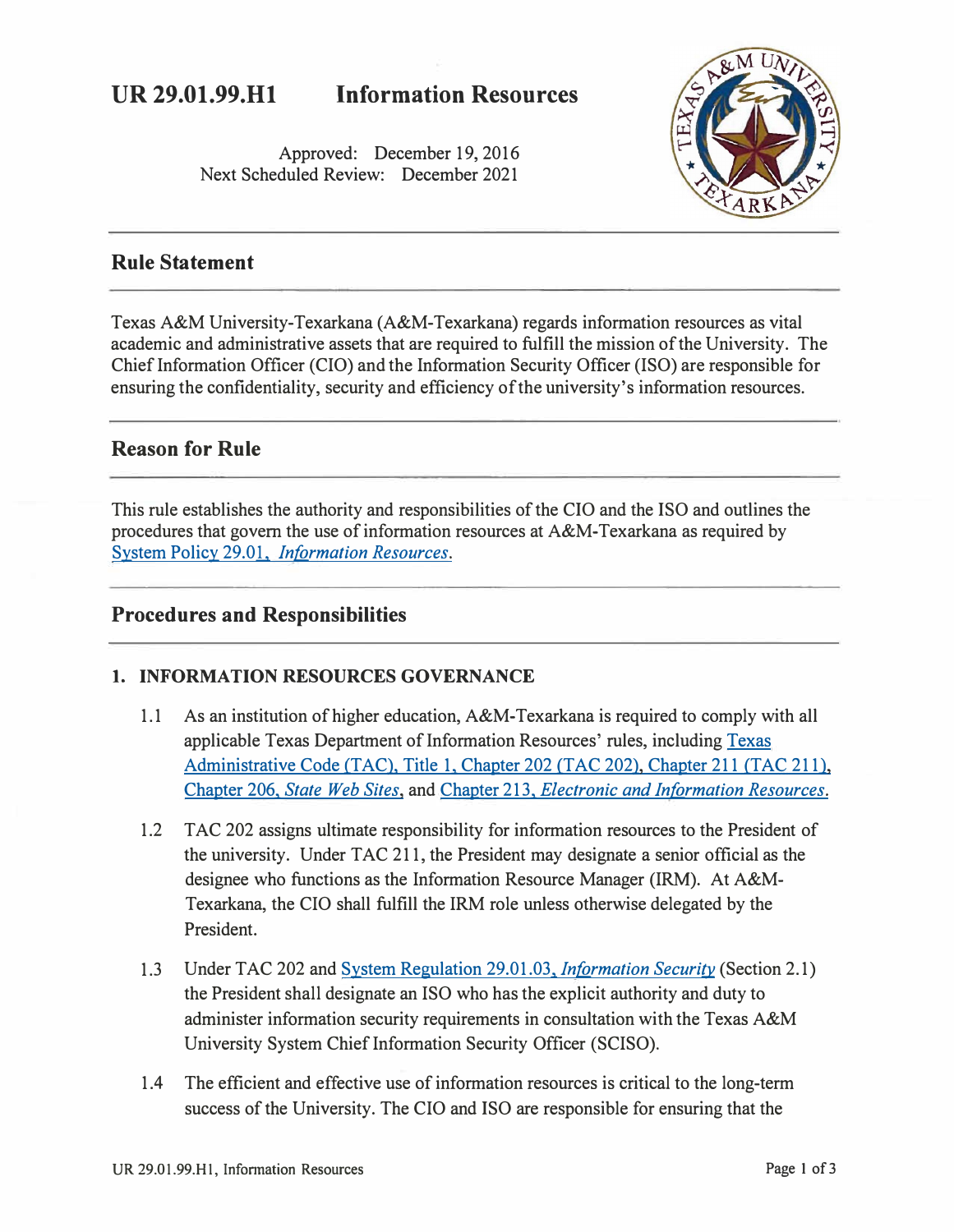University and all information resource owners have implemented the required rules, procedures and guidelines for the appropriate management of information resources under their control.

- 1.5 Under the direction of the university administration, the CIO and ISO shall establish an information resources governance structure that:
	- 1.4.1 Identifies and coordinates the best source(s) for information technology hardware, software and services;
	- 1.4.2 Reduces non-productive redundancy across the University;
	- 1.4.3 Consolidates resources including networks, hardware, systems and applications as appropriate; and
	- 1.4.4 Ensures the security of the university's technology infrastructure and information resources.

#### 2. INFORMATION RESOURCES SECURITY

- In accordance with System Policy 29.01, *Information Resources* and System  $2.1$ Regulation 29.01.03, *Information Security*, the CIO and the ISO will:
	- 2.1.1 Work within the University's governance and compliance environment to develop all required rules, procedures and guidelines to ensure compliance with applicable laws, policy and regulations regarding information resources and security. This includes the development of the University's information security program (System Policy 29.01, *Information Resources*, Section 2.3 and System Regulation 29.01.03, *Information Security*, Section 1.2).
	- 2.1.2 Ensure that appropriate training, guidance and assistance is available to information owners, custodians and users.
	- 2.1.3 Conduct annual information security risk assessments.
	- 2.1.4 Conduct annual security awareness education and training.

#### **Related Statutes, Policies, or Requirements**

Texas Administrative Code, Title 1, Part 10, Chapter 202, Information Security Standards for **Institutions of Higher Education** Texas Administrative Code, Title 1, Part 10, Chapter 211, Information Resources Managers Texas Administrative Code, Title 1, Part 10, Chapter 206, State Websites Texas Administrative Code, Title 1, Part 10, Chapter 213, Electronic and Information Resources System Policy 29.01, Information Resources